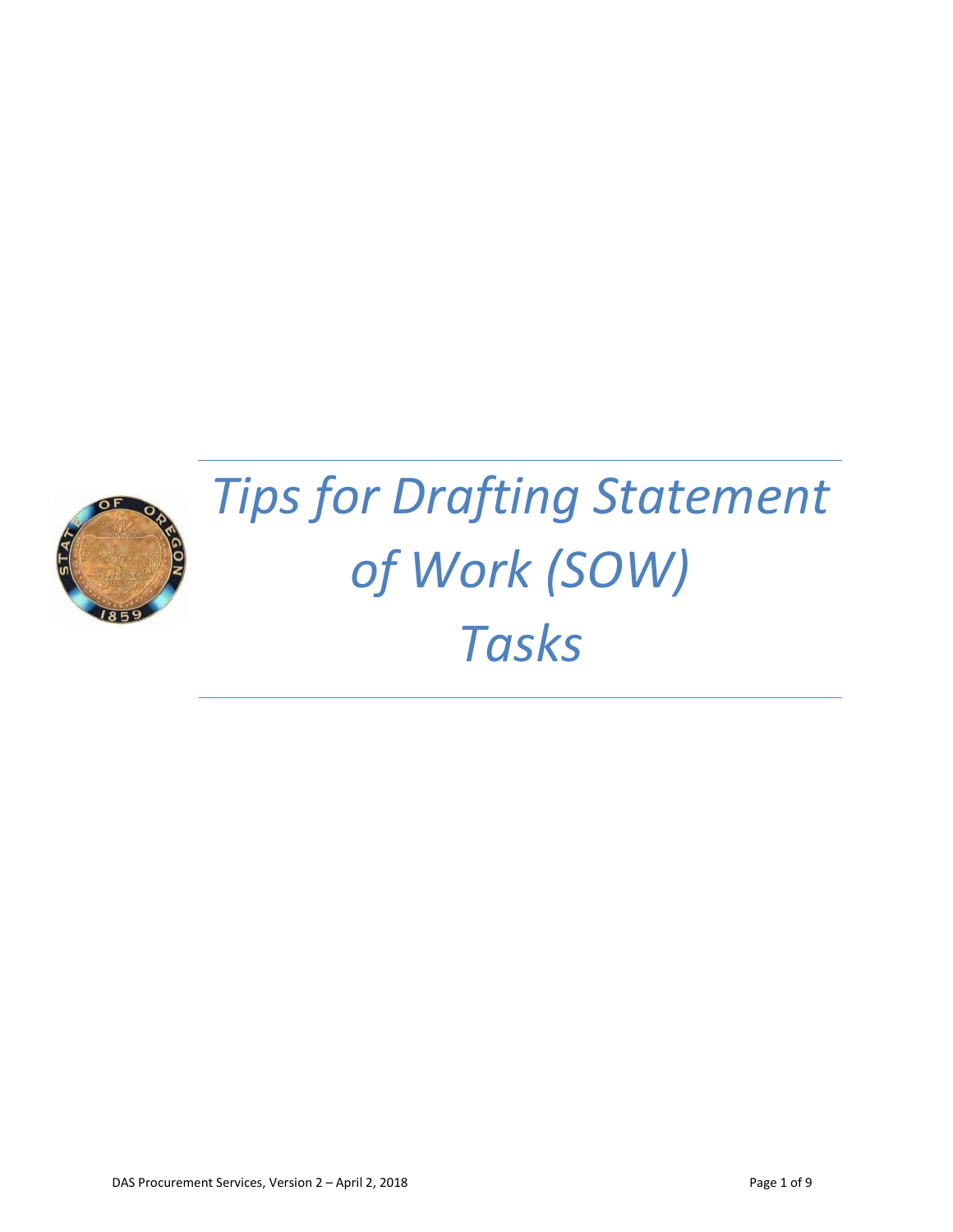# **TABLE OF CONTENTS**

| Introduction 3 |  |
|----------------|--|
|                |  |
|                |  |
|                |  |
|                |  |
|                |  |
|                |  |
|                |  |
|                |  |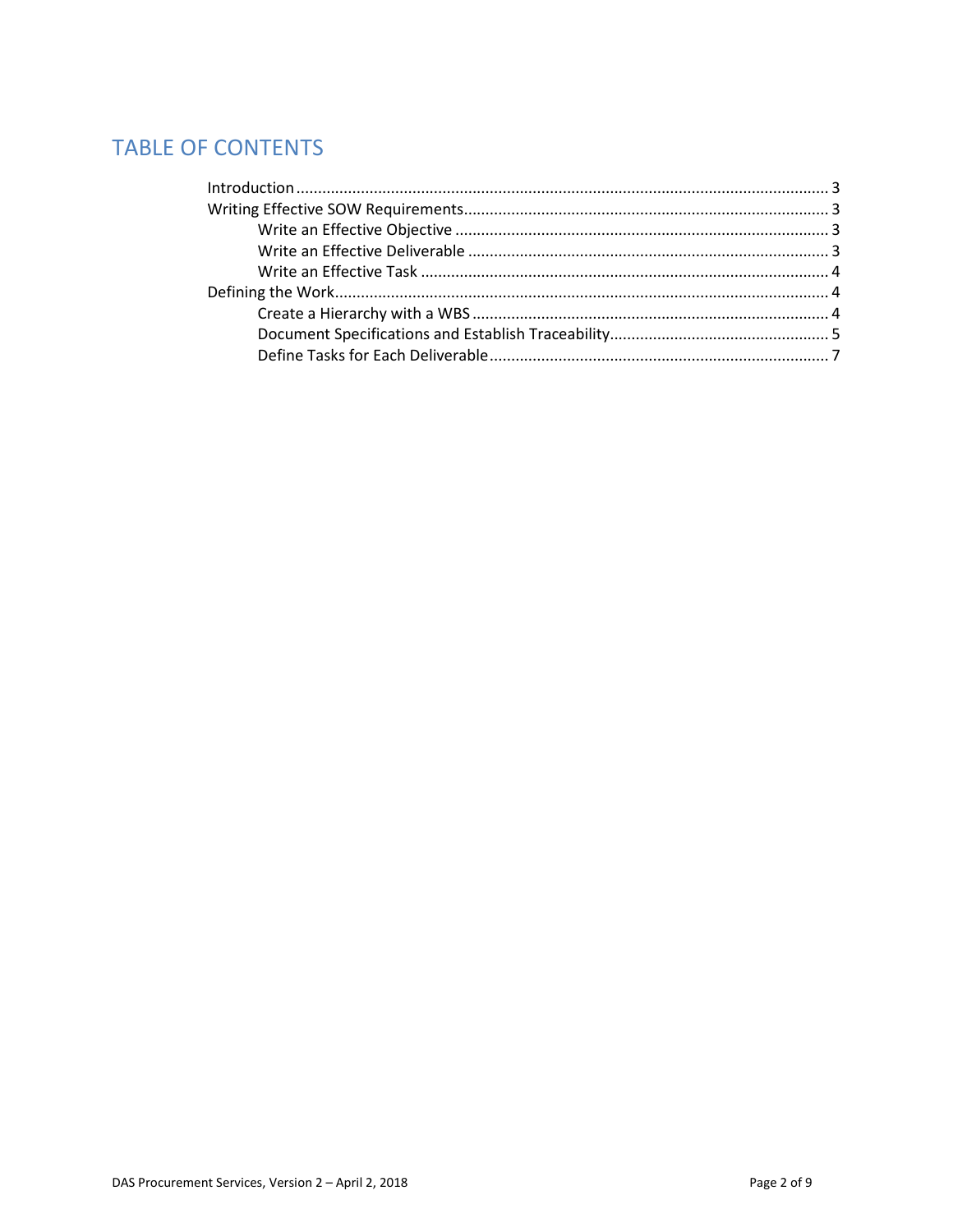# **Introduction**

A well-written statement of work (SOW) is the key tool in managing a contract and avoiding disputes and performance problems. The SOW is the heart of the contract. At the heart of the SOW are the objectives, the tasks that perform the work to implement the objectives and the deliverables that achieve the objectives and goals of the project.

This guidance document provides tips for drafting project requirements, including objectives, tasks and deliverables defined in a contract SOW. Refer to the SOW [Writing](http://www.oregon.gov/das/Procurement/Guiddoc/SOWWritingGuide.pdf) Guide for more information on organizing and drafting all SOW content areas.

# **Writing Effective SOW Requirements**

The SOW establishes the basis for managing the contract. Requirements contained in the SOW gauge contractor performance and overall project results. In defining project objectives, deliverables and tasks, the procurement team should establish criteria that will facilitate its ability to link performance to results and to assess whether the project is meeting its objectives. To accomplish this, use the SMART criteria to draft SOW elements: **S**pecific, **M**easurable, **A**chievable, **R**ealistic, and **T**ime-bound.

## **Write an Effective Objective**

An *objective* is a level of performance, or achievement used to determine if the project has met its goals for delivering the intended business value.

A SMART objective:

- Starts with "To..."
- Contains measurable words like "increase", "decrease", "reduce"
- Has a number, defining a desired level of performance
- Is temporally-bound, by a date or time period to achieve
- Does not include ambiguous or un-measurable words like "optimize", "maximize", "minimize", or "ongoing"

## **Write an Effective Deliverable**

A project *deliverable* is the end-product or service that a contractor submits to an agency for acceptance. A deliverable must satisfy one or more SOW requirements. A documented deliverable should provide a means to trace it back to a specific SOW requirement to monitor its development and ensure its quality throughout the project.

A SMART deliverable:

- Is expressed as a noun and references a thing
- Does not begin with an action verb
- Can be related to a standard or a specific set of requirements by which it can be evaluated
- Can be related to a performance expectation
- Can be related to a schedule and milestones by which its development and delivery can be assessed
- Can be related to a pricing schedule
- Is discrete and does not overlap with other deliverables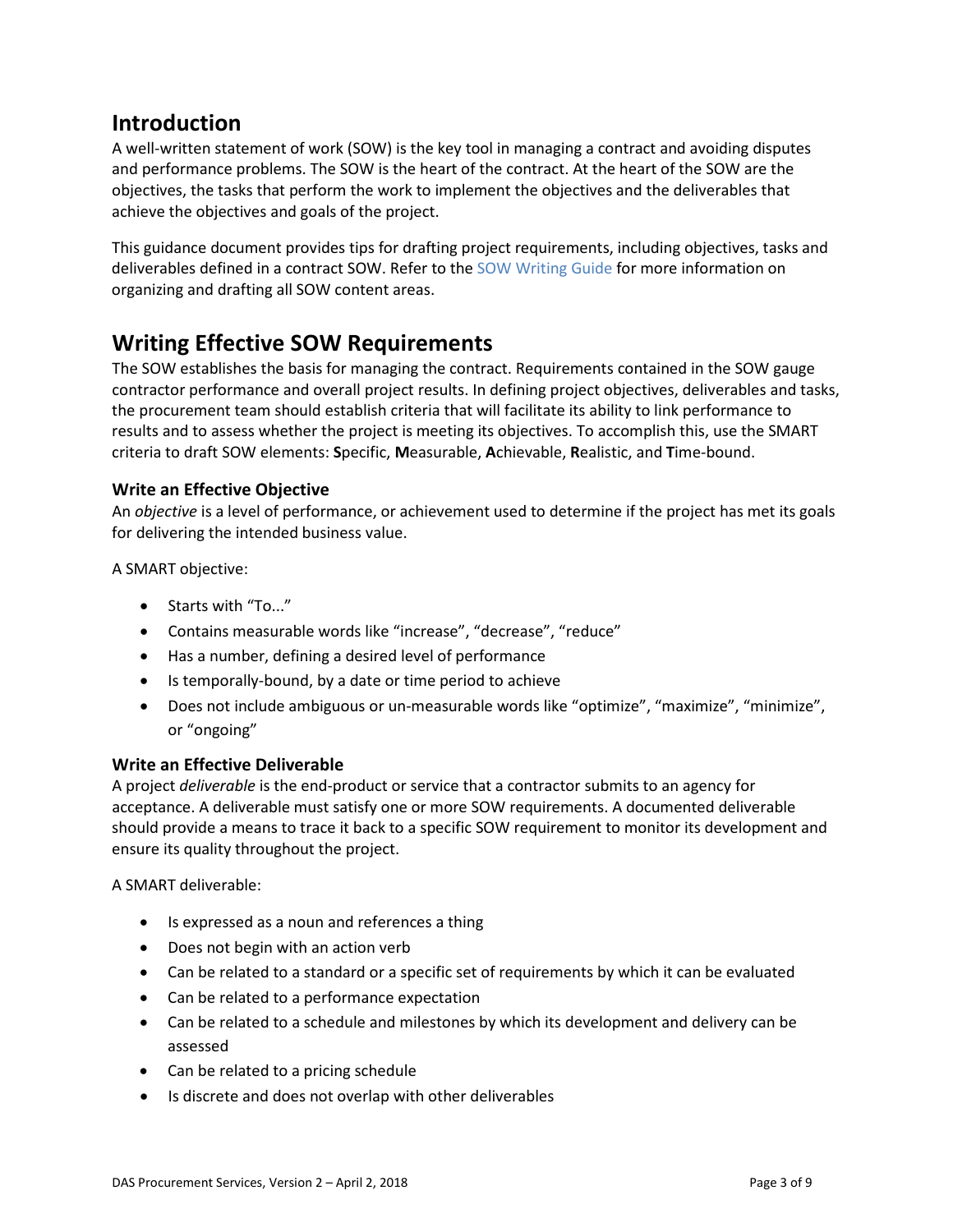#### **Write an Effective Task**

A project *task* is an element of work that describes what needs to be done and what needs to be produced. Tasks produce the work products that manage the project and processes as well as the project deliverables and outcomes. Each project task should correlate to at least one of these elements.

A work breakdown structure (WBS) is a tool that helps develop comprehensive descriptions of deliverables, tasks, resource requirements and assignments, and acceptance criteria. The levels of detail in each WBS will vary according to the SOW type. Tailoring the WBS tool to the contract type enables prospective contractors to develop proposals responsive to the requirements of the SOW. Refer to the section below on "Defining the Work" for more information on developing a WBS.

A SMART task:

- Is an action statement, beginning with a verb
- Has an estimated start date and finish date or duration
- Includes an estimate of hours to complete
- Reflects no less and no more duration than can be reasonably managed during a reporting period (4-8 hours minimum and 40-80 hours maximum)
- Assigns responsibility and resources
- Appears in logical sequential order based on when it must be undertaken
- Relates to another task, a project milestone or a deliverable, as applicable

# **Defining the Work**

There are many ways to identify and define the work necessary to complete a project. A well-defined structure, organized around project deliverables that are labeled and traceable throughout the project life cycle, will enable the procurement team to define exactly "what" needs to be built and the acceptance criteria for each product. After identifying, defining and agreeing to the deliverables, use this same model to develop descriptions of the tasks that define "how" to build the product.

This section provides examples and methods for analyzing, documenting and organizing work, deliverables and outcomes specified in a SOW, depending on the contract type.

#### **Create a Hierarchy with a WBS**

A WBS is a tool used to identify and define the work necessary to complete a project. A WBS is a hierarchy organized around categories, or branches of work. Some SOWs require the contractor to submit a WBS as a component of a project work plan. For a design-based SOW, the contracting agency should have clear insight into the development process to describe the tasks necessary to fulfill the requirements of the SOW.

While it might be tempting to begin identifying all of the obvious tasks related to each branch of work, the WBS should first identify the project outcomes or deliverables. This deliverables-based approach begins with the end in mind and enables the team to visualize the project outcomes and end-products that must be delivered to deem the project a success.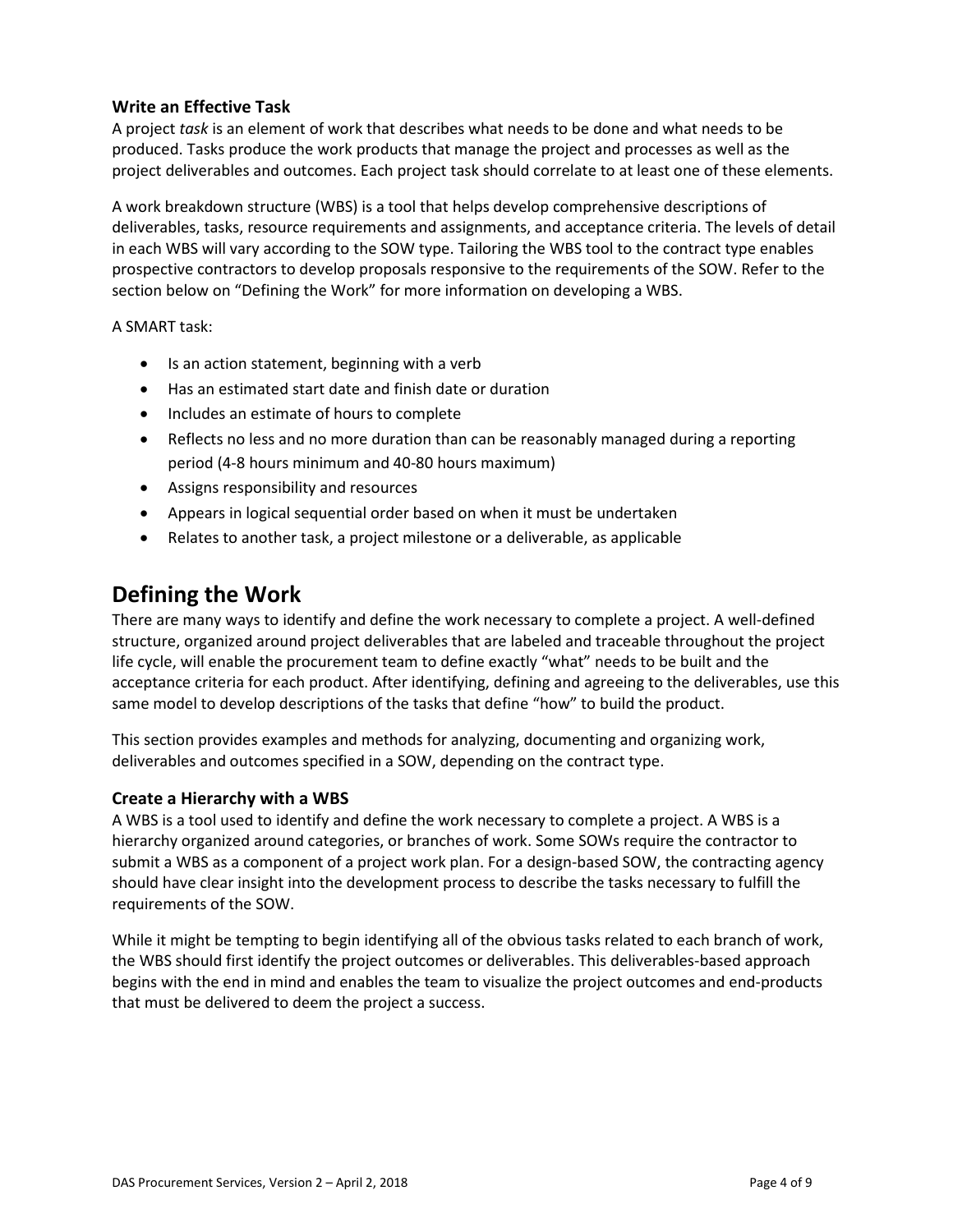Each level of the WBS reflects a more detailed representation, or decomposition, of the work. Figure 1 provides an example WBS for a website redesign project. Beginning at the top, or project level (1.0) through the third level (1.n.n) of decomposition, this example reflects the project deliverables by the project phase or work category.



*Figure 1: Deliverables-Based WBS Example*

Additionally, a WBS assists in estimating the time and cost to perform the project tasks and produce the deliverables, identifying the resources needed to support project tasks and establishing quality measures as a basis to guide acceptance criteria.

# **Document Specifications and Establish Traceability**

The WBS can also provide a means to associate performance, delivery and acceptance standards with the deliverables. The following table provides an example to use in conjunction with a WBS. The Deliverables List relates the project deliverables to their branches of work and creates a means to trace these deliverables to the standards and criteria for their review and acceptance.

For example, the project deliverables shown in Table 1 indicate which items require a Deliverable Expectation Documents (DED). A DED provides details of the form, format and content of a deliverable. The DED aligns a contractor's product and service delivery with the customer's expectation for the product or service.

| <b>Project Work</b><br>Category     | <b>Deliverable ID</b> | <b>Description</b>                  | <b>DED</b><br><b>Required?</b> |
|-------------------------------------|-----------------------|-------------------------------------|--------------------------------|
| <b>Project</b><br><b>Management</b> | <b>BA-1</b>           | <b>Project Kickoff Presentation</b> |                                |
|                                     | <b>BA-2</b>           | Project Management Plan             | Yes                            |

## **Table 1. Deliverables List**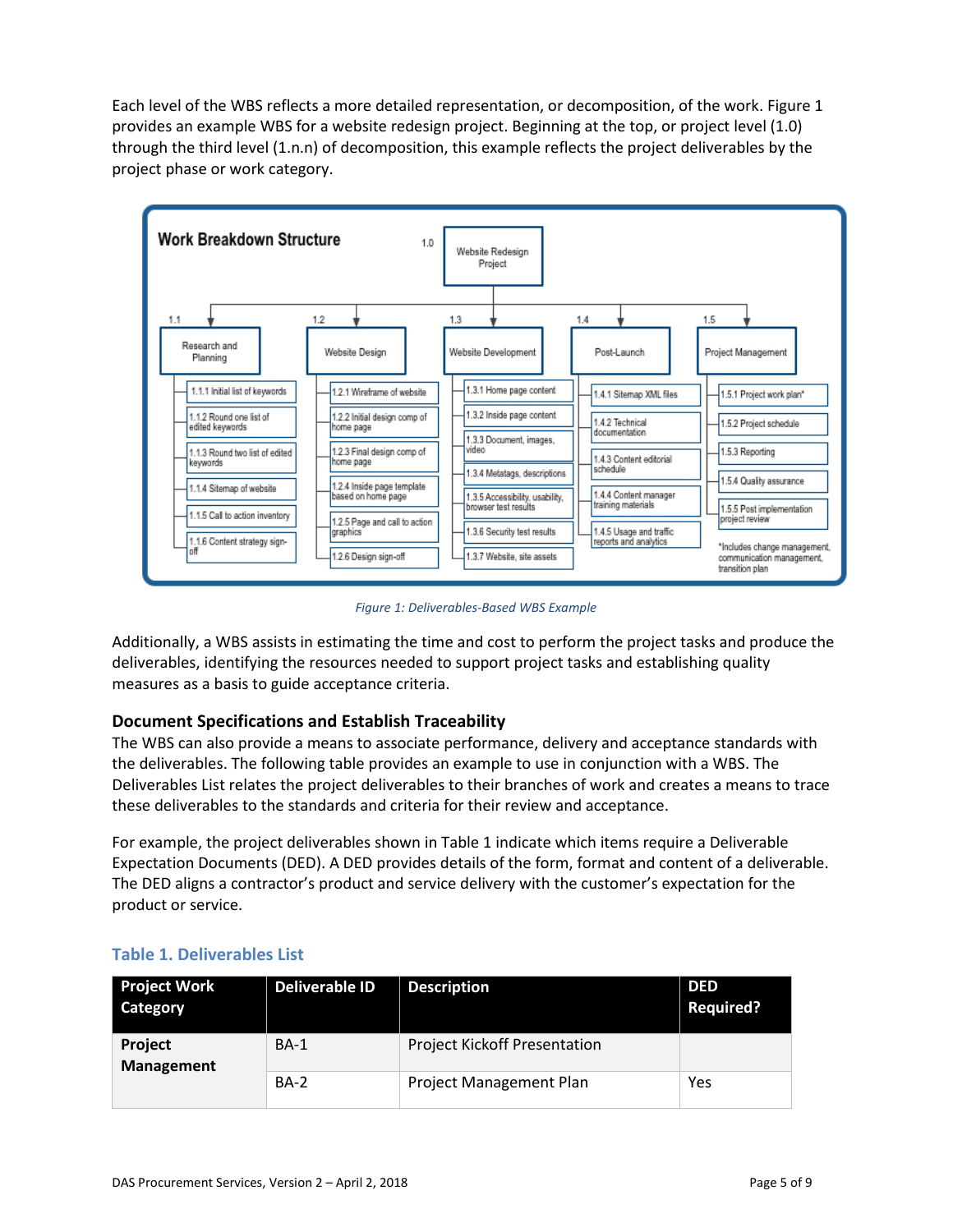|                                               | $BA-3$       | <b>Communication Management Plan</b>     | Yes        |
|-----------------------------------------------|--------------|------------------------------------------|------------|
|                                               | <b>BA-4</b>  | <b>Weekly Status Report</b>              | <b>Yes</b> |
| Requirements,<br>Design and<br>Implementation | <b>BA-10</b> | <b>System Requirements Specification</b> | Yes        |
|                                               | <b>BA-11</b> | <b>Batch Development Standards</b>       | Yes        |
|                                               | <b>BA-12</b> | <b>Test Management Plan</b>              | Yes        |
|                                               | <b>BA-13</b> | <b>Test Plan and Scripts</b>             | <b>Yes</b> |
|                                               | <b>BA-14</b> | System and Performance Test Report       | Yes        |
|                                               | <b>BA-15</b> | Deployment Plan                          | Yes        |

Table 1 also assigns a unique deliverable number, which provides traceability of the item throughout the project lifecycle. For example, Table 2 presents an expanded definition of the customer's expectations for BA-1, Project Kickoff Presentation and BA-2, Project Management Plan.

# **Table 2. Deliverables Requirements**

| <b>BA-1 Project Kickoff Presentation</b> |                                                                                                                                                                                                                                                                                                                                                                                                                                                                                                                                                                                                                                                                                                             |  |  |
|------------------------------------------|-------------------------------------------------------------------------------------------------------------------------------------------------------------------------------------------------------------------------------------------------------------------------------------------------------------------------------------------------------------------------------------------------------------------------------------------------------------------------------------------------------------------------------------------------------------------------------------------------------------------------------------------------------------------------------------------------------------|--|--|
| <b>Required Delivery</b>                 | Within 30 days of the effective date of the contract                                                                                                                                                                                                                                                                                                                                                                                                                                                                                                                                                                                                                                                        |  |  |
| <b>Frequency</b>                         | Once                                                                                                                                                                                                                                                                                                                                                                                                                                                                                                                                                                                                                                                                                                        |  |  |
| <b>Description</b>                       | This deliverable is a presentation to familiarize project team members<br>with the project. The presentation includes the following topics:<br><b>Project Overview</b><br>Project Schedule (high level)<br>$\bullet$<br><b>Objectives and Definitions</b><br>Process<br>Deliverables<br>$\bullet$<br>Roles and Responsibilities<br>$\bullet$<br>Resources<br><b>Success Measures</b><br><b>Next Steps</b><br>$\bullet$<br>Questions and Answers (Q&A)<br>NOTE: The kickoff presentation must be provided to the agency at least<br>3 working days prior to the presentation to provide sufficient time for<br>the agency to review and provide input on the material and request<br>revisions if necessary. |  |  |
| <b>References</b>                        | N/A                                                                                                                                                                                                                                                                                                                                                                                                                                                                                                                                                                                                                                                                                                         |  |  |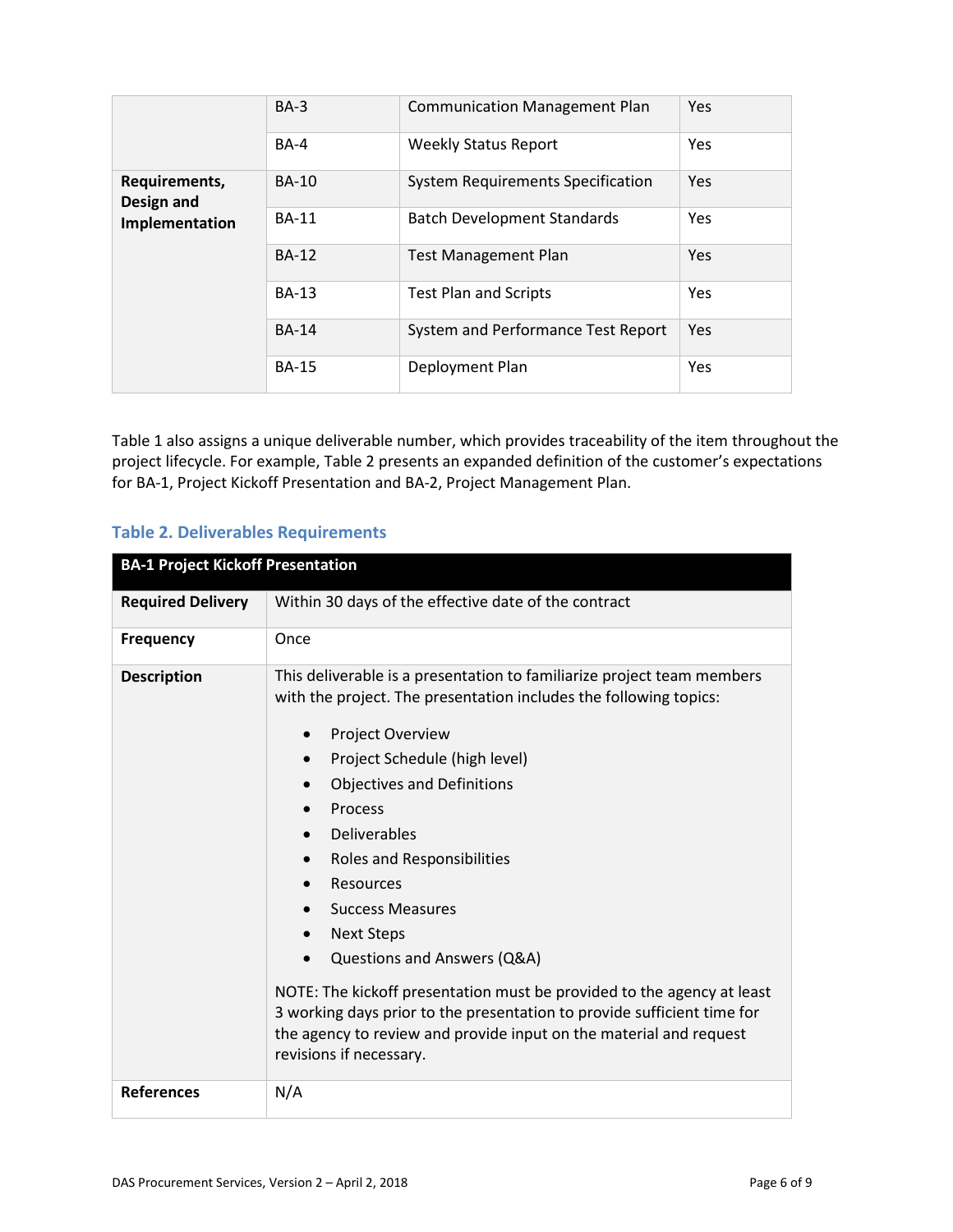| <b>BA-2 Project Management Plan</b> |                                                                                                             |  |  |
|-------------------------------------|-------------------------------------------------------------------------------------------------------------|--|--|
| <b>Required Delivery</b>            | Submitted for approval within 30 calendar days of the effective date of<br>the contract                     |  |  |
| <b>Frequency</b>                    | Once                                                                                                        |  |  |
| <b>Description</b>                  | The Project Management Plan must cover the following areas at a<br>minimum:                                 |  |  |
|                                     | Project Overview                                                                                            |  |  |
|                                     | <b>Project Description</b><br>O                                                                             |  |  |
|                                     | Project Scope<br>$\circ$                                                                                    |  |  |
|                                     | Assumptions<br>$\circ$                                                                                      |  |  |
|                                     | Constraints<br>$\circ$                                                                                      |  |  |
|                                     | Project Organization                                                                                        |  |  |
|                                     | Project Structure<br>$\circ$                                                                                |  |  |
|                                     | <b>External Stakeholders</b><br>$\circ$                                                                     |  |  |
|                                     | Roles and Responsibilities<br>$\circ$                                                                       |  |  |
|                                     | Project Start-up                                                                                            |  |  |
|                                     | Project Life Cycle<br>O                                                                                     |  |  |
|                                     | Methods, Tools and Techniques<br>O                                                                          |  |  |
|                                     | <b>Work Activities</b><br>$\circ$                                                                           |  |  |
|                                     | Schedule, Resource, and Budget Allocation<br>O                                                              |  |  |
|                                     | Communication Management Plan (refer to separate BA-3                                                       |  |  |
|                                     | deliverable)                                                                                                |  |  |
|                                     | <b>Configuration Management Approach</b>                                                                    |  |  |
|                                     | Change Management Plan<br>O                                                                                 |  |  |
|                                     | Requirements Management Plan<br>O                                                                           |  |  |
|                                     | Performance Management                                                                                      |  |  |
|                                     | <b>Project Business Metrics</b><br>$\circ$                                                                  |  |  |
|                                     | Risk Management Plan                                                                                        |  |  |
| <b>References</b>                   | The requirements listed above shall conform to IEEE Standard 1058 for<br>Software Project Management Plans. |  |  |

## **Define Tasks for Each Deliverable**

Task analysis may involve several levels of decomposition, from high level to very specific sub-tasks. The type of SOW affects how detailed the procurement team needs to describe the tasks. For example, a design-based SOW describes tasks at a more detailed level than a performance-based SOW, which focuses more on the specificity of the outcomes or deliverables and not the tasks.

A procurement team should incorporate the following tips, tailored to the project or procurement requirements, to develop the contract SOW: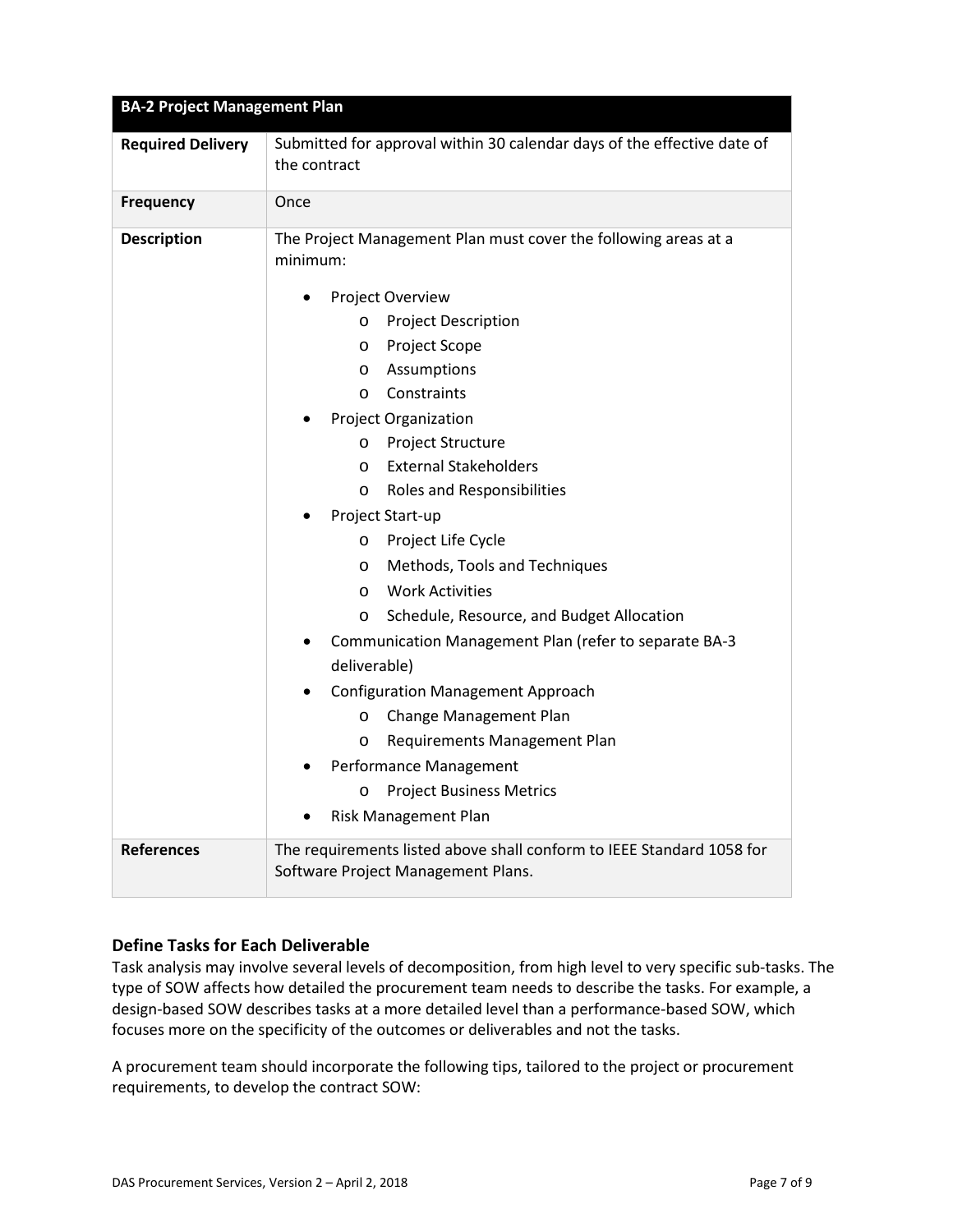- Gather information needed to meet the contract objectives. If starting with a previous contract, copy only the task and deliverable information, not the template information.
- If using task and deliverable language from another contract, revise to meet current project requirements, expectations, and specifics that apply to the project and contract.
- Give each task, subtask, and deliverable a number and a brief name.
- For each task, briefly describe the main purpose of the task.
- Assign responsibility for activities to perform under the task.

| Contractor shall | required for contractor |
|------------------|-------------------------|
| Contractor may   | optional for contractor |
| Agency will      | required for agency     |

• Identify tangible, measureable deliverables that indicate the objectives of the task. Specify requirements for acceptance.

Deliverable must... by the describe requirements

- Be as detailed as reasonably possible when describing deliverables and requirements. If written standards exist, incorporate them into the contract by reference. If there are no written standards, seek to provide an example of a completed deliverable to the contractor.
- Require a draft of a deliverable to gauge quality. This allows for corrections before finalizing the deliverable.
- Be as specific as possible. Avoid using ambiguous words or phrases, such as we, they, our, assist, help, work with, acceptable, reasonable, best efforts, industry standards.
- When unable to determine specific tasks and deliverables to be completed, use a phased approach to the contract. For first phase, clearly describe the final objective of the contract and describe the process used to determine specific tasks and deliverables needed for the next phase.
- Define all acronyms in the body of the SOW, then use the acronym consistently throughout.

*Contractor shall prepare an Interchange Area Management Plan (IAMP). The IAMP must...* 

• Avoid using multiple terms to refer to the same thing. Instead, define a term, and then use the defined term consistently throughout the SOW.

> *Contractor shall prepare an Implementation Project Status Report (Status Report). The Status Report must...*

- For ease and consistency, when indicating a quantity use numerals. Do not write out the word. Examples: 3 copies; 15 copies, not three copies; fifteen (15) copies.
- Choose to either specify deliverable due dates within each task or list all in a single table. Placing due dates in multiple locations can create conflict when making revisions.